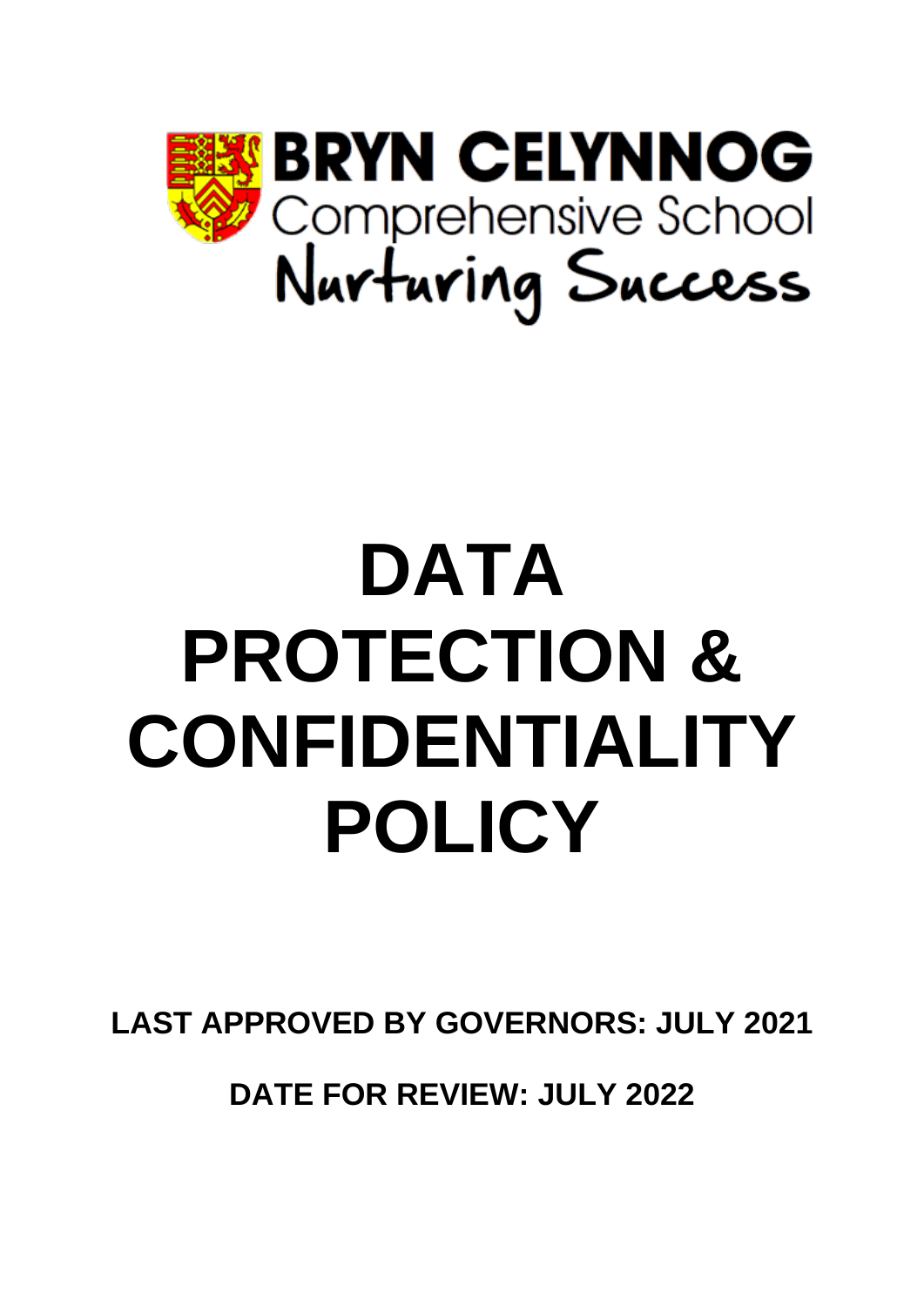# **BRYN CELYNNOG COMPREHENSIVE SCHOOL**

# **DATA PROTECTION AND CONFIDENTIALITY POLICY**

# **PHILOSOPHY**

The governing body of this school aims to protect the right of all members of staff to privacy in line with the Data Protection Act 1998, the European Directive on the Protection of Individuals with Regard to the Processing of Personal Data and on the Free Movement of such data (95/46/EC), and the Employment Practices Code and the Code of Practice.

#### **PRINCIPLES**

#### **Responsible Person**

The Head Teacher is the 'Data Controller' for the school. She is responsible for:

- implementing any policies issued by the LA regarding data protection;
- ensuring safe and confidential systems are in place in the school;
- consultation with employees and their representatives with regard to putting data protection procedures in place and monitoring them.

# **PROCEDURES**

#### **Staff Recruitment: Information provided**

In advertising for posts the school will include a statement setting out the purposes for which personal information may be used, on the lines of:

*'Personal information provided by candidates will be kept on a secure file in the school and will not be released to third parties outside the school without the permission of the person concerned, except where there is a legal requirement so to do.'*

Within the school, the Head Teacher will determine who may have limited access to information and will inform the person(s) concerned that this is being done.

#### **Checks**

Checks by the Disclosure & Barring Service (formerly CRB) will be carried out in line with the government guidance in *Safeguarding Children and Safer Recruitment in Education 2006.*

Other vetting which is required by law (e.g. for some jobs under the Protection of Children's Act 1999) will be carried out as necessary, and in line with current regulations and local authority policy.

Checks to verify the qualifications and fitness to teach will also be carried out. Other checks may be carried out to verify information provided by candidates for posts.

### **References**

Candidates do not have the right to obtain access to a confidential reference from the school/organisation giving it, but no such exemption exists for the prospective employer. This school will destroy all confidential references immediately after the recruitment process is over.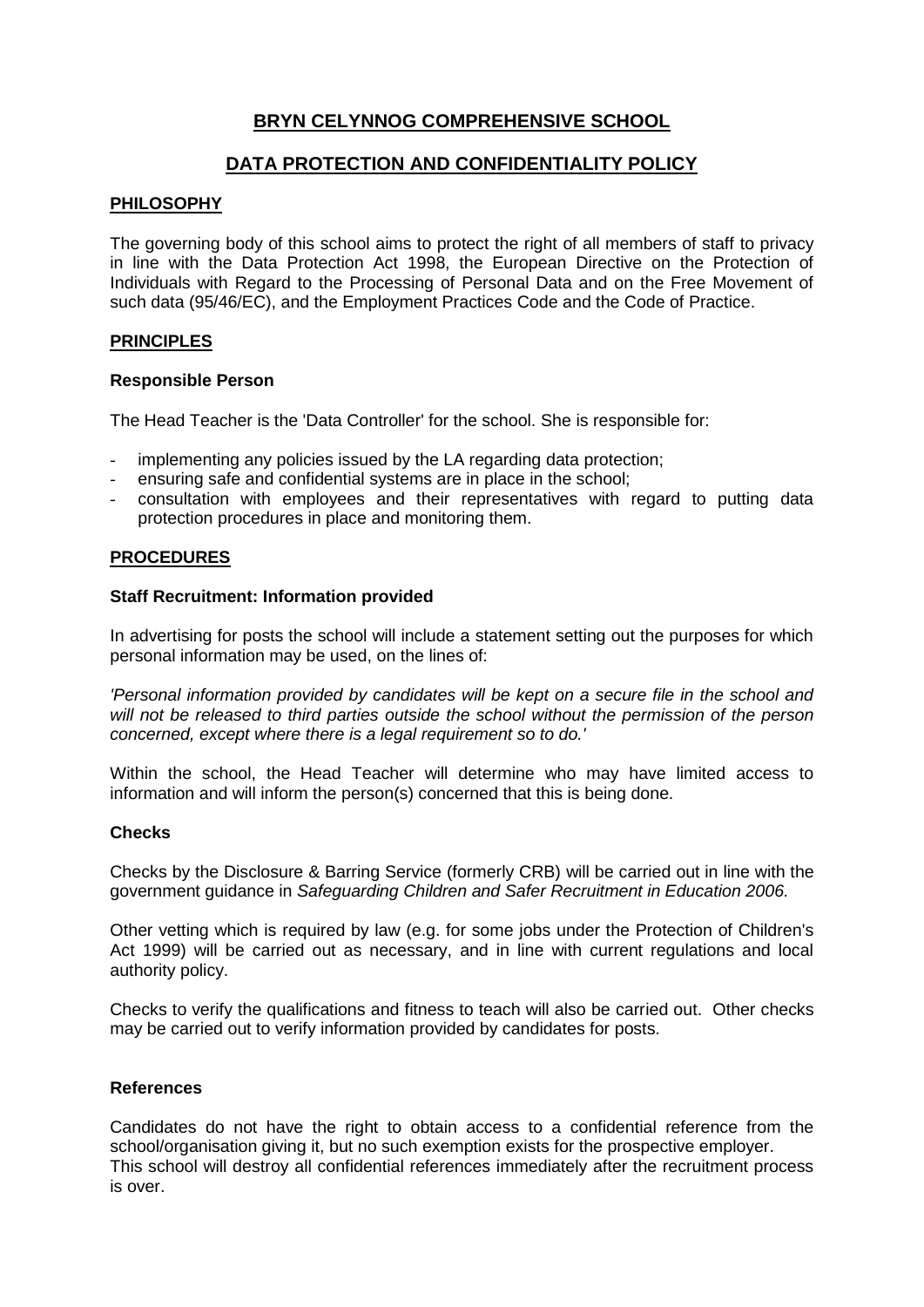This school will not provide confidential references to other institutions/organisations about an employee at this school, unless the employee requests one in writing for good reason.

#### **Shortlisting**

Candidates will be informed that the selection panel will have access to the information provided in the application and any references/testimonials received.

#### **Interviews**

Only information relevant to the recruitment process will be retained after the interview: this consists of applications forms; selection criteria; 'short-listed' candidates; copy of questions used during the interview; and voting sheets with recommendations.

All other interview material will be destroyed immediately after the interview.

#### **Retention of Information**

Information obtained for recruitment purposes will not be retained beyond two years.

Information obtained on criminal convictions once verified by the CRB will be deleted, unless the information is clearly relevant to the person's employment in the school.

Information about unsuccessful candidates will otherwise be deleted at the end of the recruitment process.

#### **Employment Records**

This is covered by Part 2 of the Employment Practices Code. The school aims to balance the school's need to keep records and the employee's right to a private life.

#### **Access to Information**

All employees have a right to know the nature and source of information kept about them. Each member of the school staff will be provided with personal details annually, in September, to check.

Employees may request at any other time to see the information kept about them in order to verify their accuracy. Employees can make representations to the Head Teacher, and if not satisfied, to the Governing Body, about information being retained that is inaccurate or is of a sensitive personal nature.

Employees have the right to apply for access to information required for a discipline, capability or grievance hearing (unless the provision of such information might prejudice criminal investigation). The records kept should only be sufficient to support conclusions drawn. Unsubstantiated allegations should normally be removed.

Spent discipline warnings will be removed after six months. The reason for the termination will be recorded.

The school must respond to any request within 40 calendar days. Although a fee up to £10 may be charged under the legislation, this school will not normally charge for access to information, although the Governing Body reserves the right to charge up to £10 in exceptional circumstances.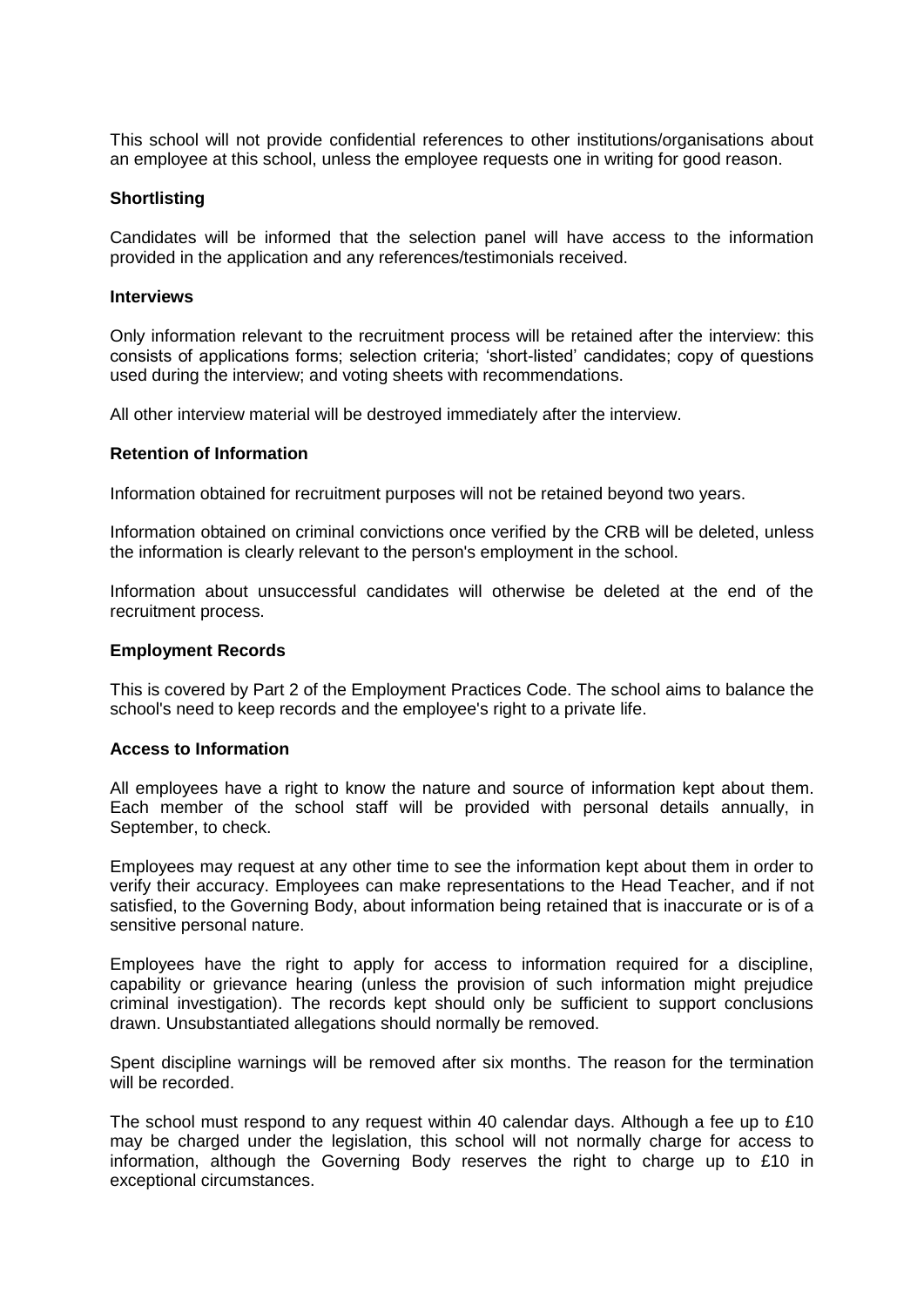# **Security**

The Head Teacher will take necessary precautions to ensure that both electronic and manual files are secure.

No manual or electronic files will be taken off the premises except in an emergency, or when expressly authorised by the Chair of the Governing Body, who will ensure that employees who are affected are notified and given an opportunity to make representations to him/her.

# **Pension and Insurance Schemes**

Information may be supplied to a third party for pensions and insurance schemes, where such information is necessary. The employees concerned must be informed about how the information will be dealt with.

# **Equal Opportunities Monitoring**

Information on both students and staff is periodically required by the government or LA. This is sensitive personal data, and the information should be kept to a minimum, and as far as possible in an anonymous form.

# **Marketing Material**

No information about employees or students will be provided to marketing companies, unless the person(s) concerned have given explicit permission.

### **Fraud Detection**

Data matching for fraud detection (e.g. to detect whether the employee is receiving state benefits or not) are possible. Before the Governing Body consents to the school participating in such a scheme, the staff will be consulted. New employees must then be told of this scheme, and all employees should be reminded of it periodically under arrangements made by the Head Teacher and approved by the Governing Body.

#### **Disclosure Requests**

Members of staff who receive requests for references or other information about members of the current or previous employees at the school should inform the Head Teacher before providing the information to ensure that they are acting within the law and official guidance.

#### **Monitoring at Work**

This is contained in Part 3 of the Code.

The Governing Body aims to keep all monitoring at work within the provisions of the Data Protection Act 1998.

#### **Performance Management Records**

Performance Reviews will be carried out on all staff in accordance with the agreed scheme.

The reports on teaching staff performance obtained through the annual formal Performance Management system can only be retained by the Head Teacher (with a copy to the member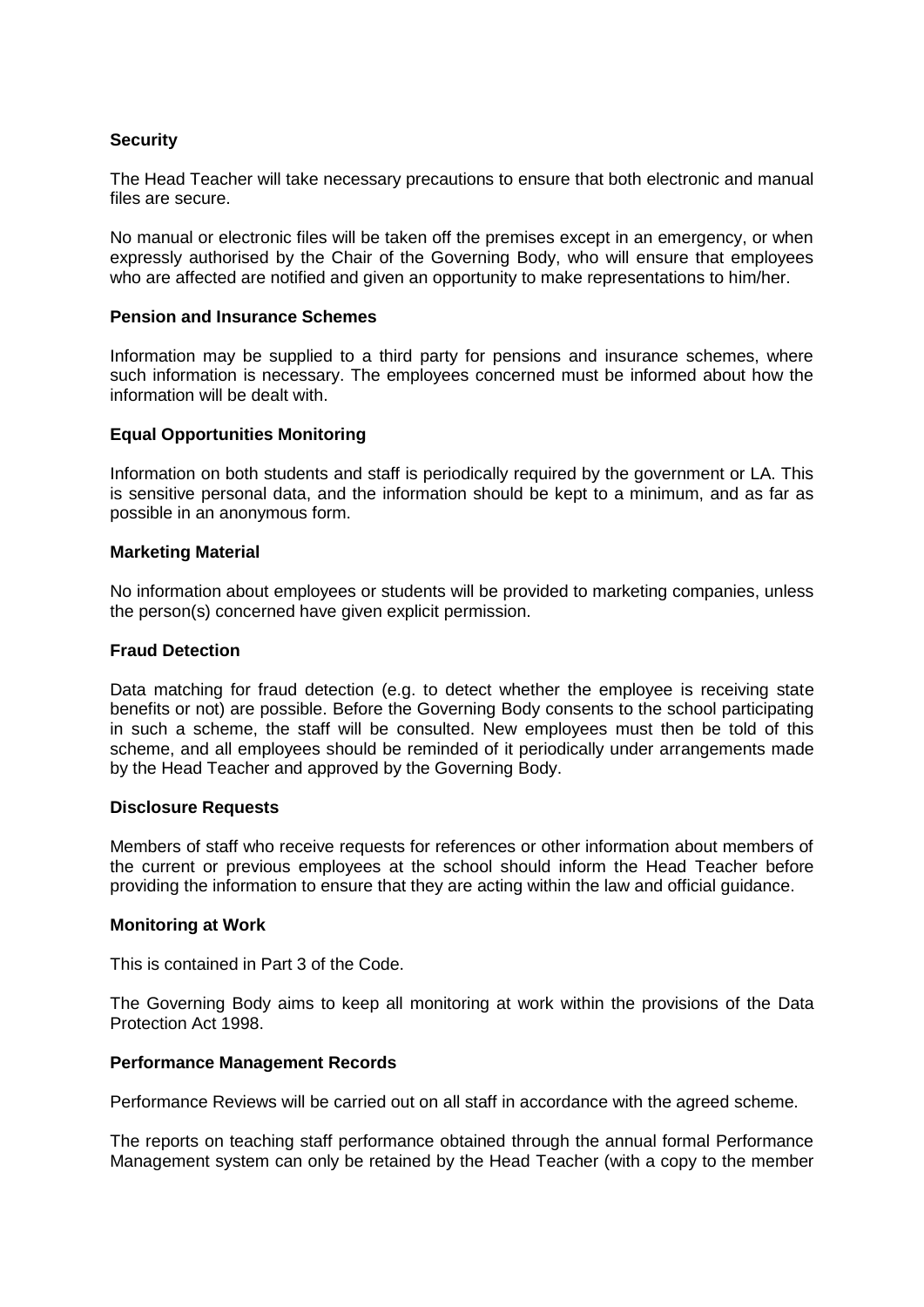of staff concerned). Only details about professional development needs/requests may be shared with other staff.

In this school the same arrangements will be in place for performance records of all staff.

# **Monitoring the Use of Electronic Communications**

The school aims not to intrude into the private lives of staff but reserves the right to monitor the use of school computers, video and audio machines, phones and fax machines by pupils and staff and will keep appropriate records, which can be accessed by pupils and staff on request to the Headteacher.

Reasonable private usage of telephones / fax machines / computers by staff is permitted. Persistent excessive private usage of facilities will result in disciplinary action if, following a formal warning from the Headteacher, the abuse continues.

# **Information about Employees' Health**

This is covered by Part 4 of the Code.

Any data on an employee's state of physical or mental health is sensitive personal data and will only be kept when the employee has been told what information is involved and the use that will be made of it, and the arrangements for its security. The employee must give written consent to its retention.

# **Sickness and Ill-Health Records**

As far as possible, the school should only retain information that is necessary to establish an employee's fitness for work. The Governing Body has delegated to the Head Teacher the responsibility for determining what is necessary.

The school recognises the difference between a 'sickness or injury record' and an 'absence record'.

Sickness or injury records contain sensitive personal information. Copies of self-certificates and sickness notes will be retained by the school, together with details of the dates of the absence.

Absence records may only give the reason for ill-health absence as 'sick' or 'accident' or 'injury', without referring to the specific condition.

No information about any of the above records will be made available to other employees unless it is necessary in order that they can fulfil their managerial roles (e.g. a Deputy Head Teacher in charge of personnel).

Requests for information from doctors and other medical practitioners will be in accordance with the Access to Medical Reports Act 1998.

# **Occupational Health Schemes**

The school belongs to the LA scheme, and will operate within its rules. Details are available from the LA for all members of staff wishing to avail themselves of this facility.